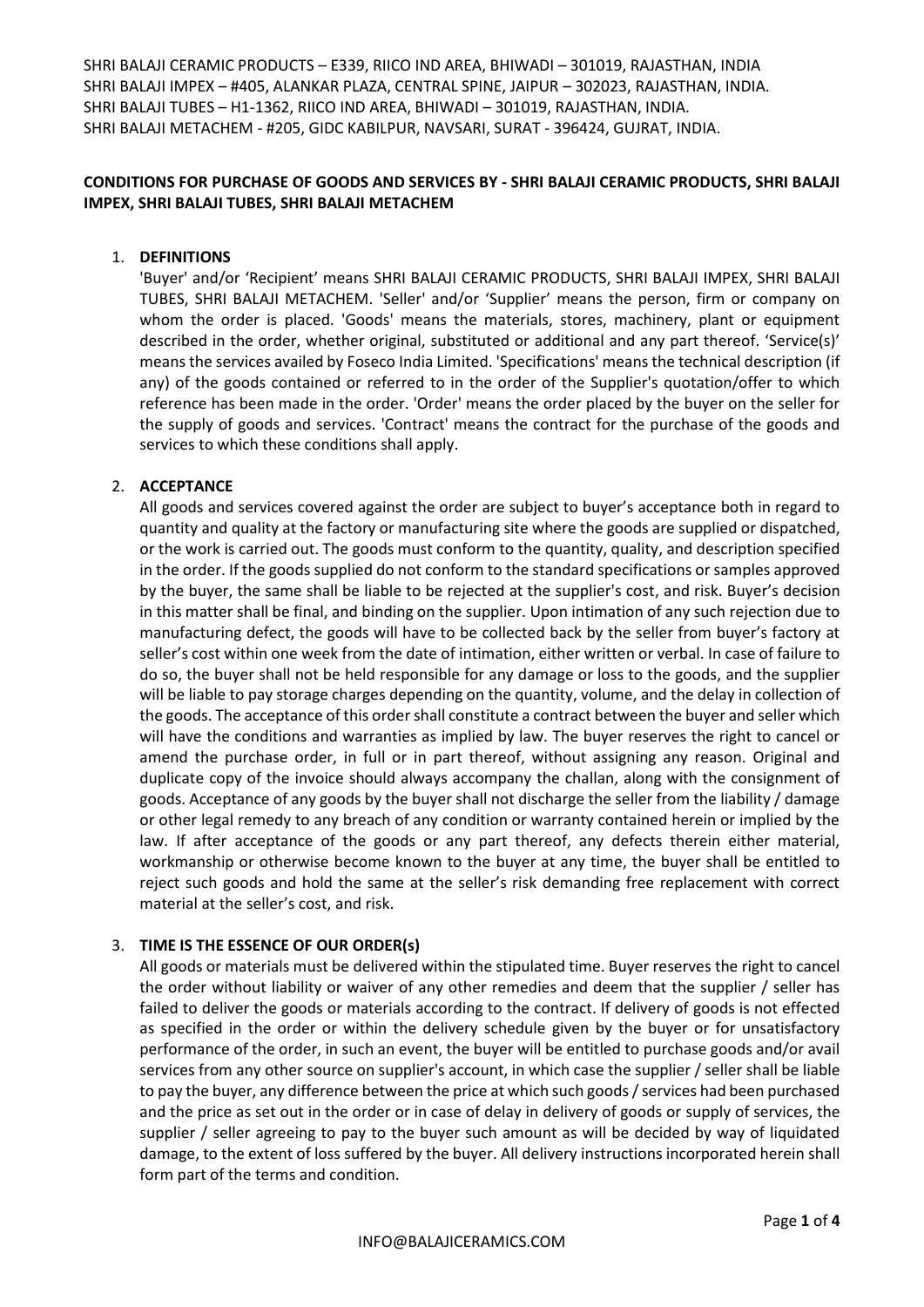### 4. **DAMAGE OR LOSS IN TRANSIT**

The Seller will repair or replace free of charge any goods damaged or lost in transit, whenever the goods are delivered at the buyer's factory, by the supplier at his own cost, and risk. Wherever this is not applicable or specified, the goods will be covered for insurance by the buyer under the buyer's block insurance policy and only in such cases, goods are to be dispatched at the buyer's risk for which prior intimation must be given by the seller to the buyer at the time of dispatch of goods indicating the Lorry Receipt / Railway Receipt / Airway Bill Number giving complete information of the carrier. It will also cover the dispatches made by the seller to the buyer through the courier company.

## 5. **DEFECTIVE GOODS**

All defective goods must be collected by the seller from the buyer's factory where the goods were supplied / dispatched, within one week of receipt of intimation, failing which, the goods will be held by the buyer at the seller's risk, and cost. In such averment, buyer shall not be liable for any deterioration or further loss or damage to the goods.

### 6. **BILLS**

The bill / invoice relating to each supply must be submitted to the respective Accounts Department of the factory, in duplicate, which should include: -

- (a) Buyer's Purchase Order Number and date,
- (b) Supplier's / seller's challan number and date by which the goods were supplied,
- (c) E-way bill details, including details of any other document as may be applicable,
- (d) Carrier's Lorry receipt or consignment note no. and date,
- (e) Gross weight, tare weight and net weight of the materials supplied.
- (f) Rates to respective quantities, with a Net Payable.

### 7. **TAXES AND DUTIES**

It is agreed by and between the buyer and seller that the buyer shall be liable to pay the Goods and Service Tax (GST) to the supplier at applicable rate, upon accepting this order or execution of the contract, as the case may be. If any benefit accrues to the supplier, on account of GST, in the nature of reduced tax rate or benefit of input tax credit, in view of the stipulations contained under Section 171 of the Central Goods and Services Tax Act, 2017, then the supplier will be bound to pass on such benefit to the buyer, by way of commensurate reduction in prices of the goods or the services, as applicable. The discount, if any, offered by the supplier, will be pre-agreed discount. Any such discount given at the time of supply of the goods or services, shall be duly recorded and recovered in the tax invoice at the time of supply of the goods or services. If such discount is offered after the supply has been effected, then the discount shall be passed on to the buyer, by way of issuance of the credit note, taking into account the reduced rate of GST payable.

### 8. **FORCE MAJEURE EVENTS**

The seller shall be under no liability for failure to deliver the goods or services and the buyer shall be under no liability for failure to accept the delivery of the goods and services, when such failure is due to: -

- a. the Act of God or public enemy,
- b. fire, earthquake, floods, expansions, or other catastrophe,
- c. transportation embargoes,
- d. strikes & lockouts or closure.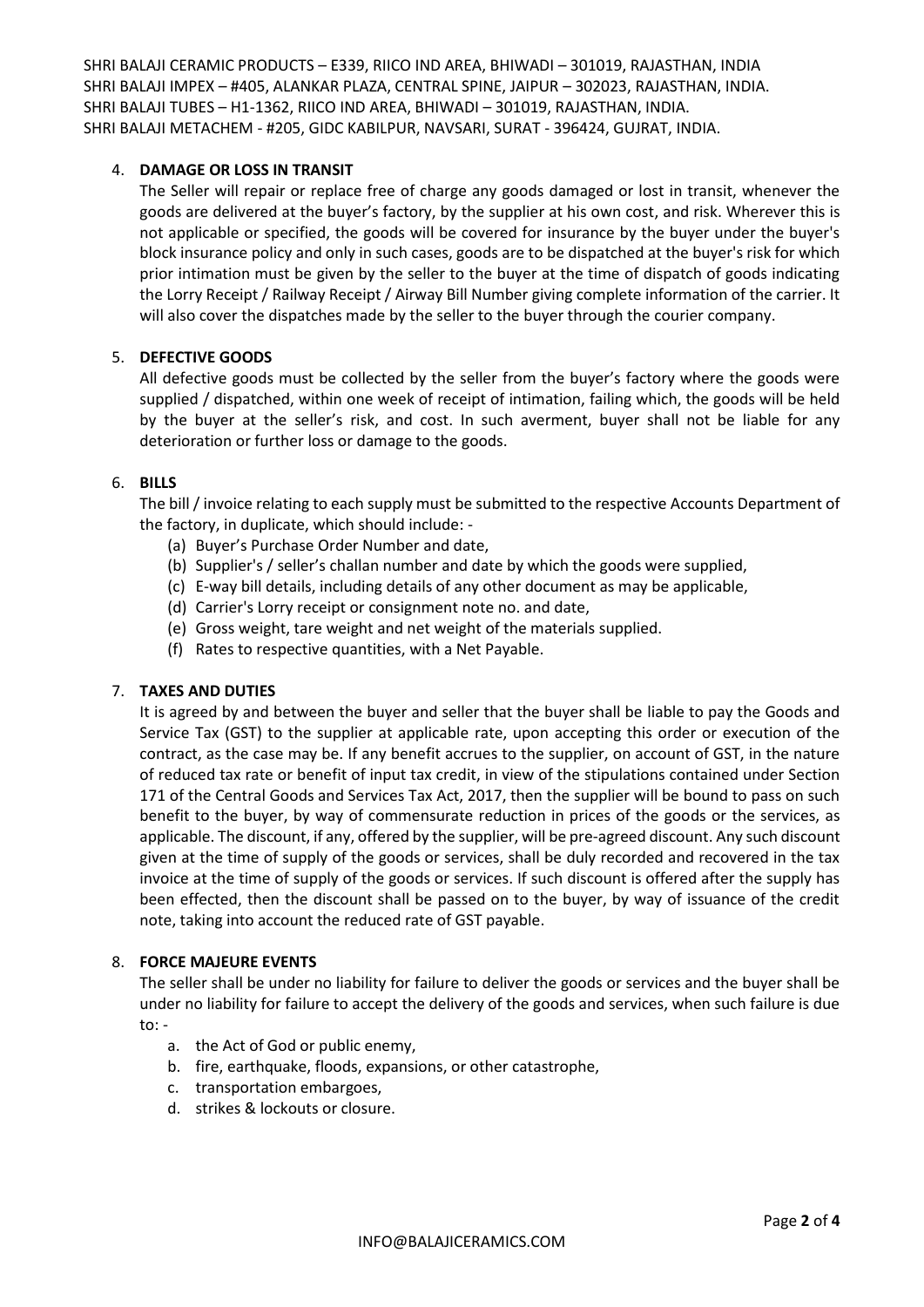## 9. **PAYMENT TERMS**

Unless agreed otherwise or required by law, payment to the suppliers will be made after expiry of 90 days from the date of acceptance of the material by the buyer. Provided always that the payment, in the case of all suppliers, to the extent of the tax amount charged in the invoice / bill, will be held back by the buyer till such time the buyer does not get tax credit from the Government. The supplier on its part is required to upload the invoice / bill pertaining to the buyer on the GST website twice in a week, if necessary.

| <b>COMPANY NAME</b>                                     | <b>LOCATI</b><br><b>ON</b> | <b>COMPLETE ADRESS</b>                                                    | <b>GST</b>          |
|---------------------------------------------------------|----------------------------|---------------------------------------------------------------------------|---------------------|
| <b>SHRI BALAJI</b><br><b>CERAMIC</b><br><b>PRODUCTS</b> | <b>BHIWA</b><br>DI.        | E-339, RIICO IND AREA, PHASE - 1 BHIWADI, RAJASTHAN,<br>INDIA.            | 08ABEFS78<br>56B1Z0 |
| SHRI BALAJI IMPEX                                       | <b>JAIPUR</b>              | #405, ALANKAR PLAZA, CENTRAL SPINE, JAIPUR - 302023,<br>RAJASTHAN, INDIA. | 08ABOFS69<br>01K1ZN |
| SHRI BALAJI IMPEX                                       | <b>HYDER</b>               | SURVEY NO 140/1, BALANAGAR, MEHABOOBNAGAR,                                | 36AEGFS42           |
|                                                         | ABAD                       | HYDERABAD - 509202, TELANGANA, INDIA.                                     | 11M1ZV              |
| <b>SHRI BALAJI TUBES</b>                                | <b>BHIWA</b>               | H1-1362, RIICO IND AREA, BHIWADI - 301019,                                | 08ADAFS16           |
|                                                         | DI.                        | RAJASTHAN, INDIA.                                                         | 54F2Z7              |
| <b>SHRI BALAJI</b>                                      | <b>SURAT</b>               | #205, GIDC KABILPUR, NAVSARI, SURAT - 396424, GUJRAT,                     | 24AAPPG59           |
| <b>METACHEM</b>                                         |                            | INDIA.                                                                    | 73M1Z3              |

#### 10. **MANUFACTURING SITES OF THE BUYER**

- 11. The Buyer will use reasonable endeavours to fulfil its obligations contained in this Contract provided always that, save as provided in this Contract, the Buyer will not be liable for any pecuniary loss suffered by the Supplier as a consequence of any breach of contract, breach of statutory duty, negligent act or omission of the Buyer its servants or agents in or in connection with the supply of any goods or the design or manufacture thereof or in the carrying out of any work, (including but not limited to all work done in or in connection with the supply of any services required under the Contract or the provision of any information or advice).
- 12. (a) Subject to 11(b) the Contract sets out
	- i. the entire agreement and understanding between the Buyer and the Supplier in connection with the sale of the goods and supply of the services and shall supersede and replace all documentation previously issued by the Buyer purporting to set out its terms and conditions of sale; and
	- ii. the entire liability of the Buyer to the Supplier and the exclusive remedies of the Supplier against the Buyer under or in relation to the Contract.
	- b. Nothing in these conditions shall exclude or restrict any liability that the Buyer may not exclude or restrict by virtue of the applicable laws.
- 13. Unless otherwise agreed by the Buyer in writing the Supplier shall have no rights in respect of any works or design prepared by, used by or belonging to the Buyer and the Supplier acknowledges that it shall not acquire any rights in respect thereof and that all intellectual property rights and the goodwill associated therewith are, and shall remain vested in the Buyer.